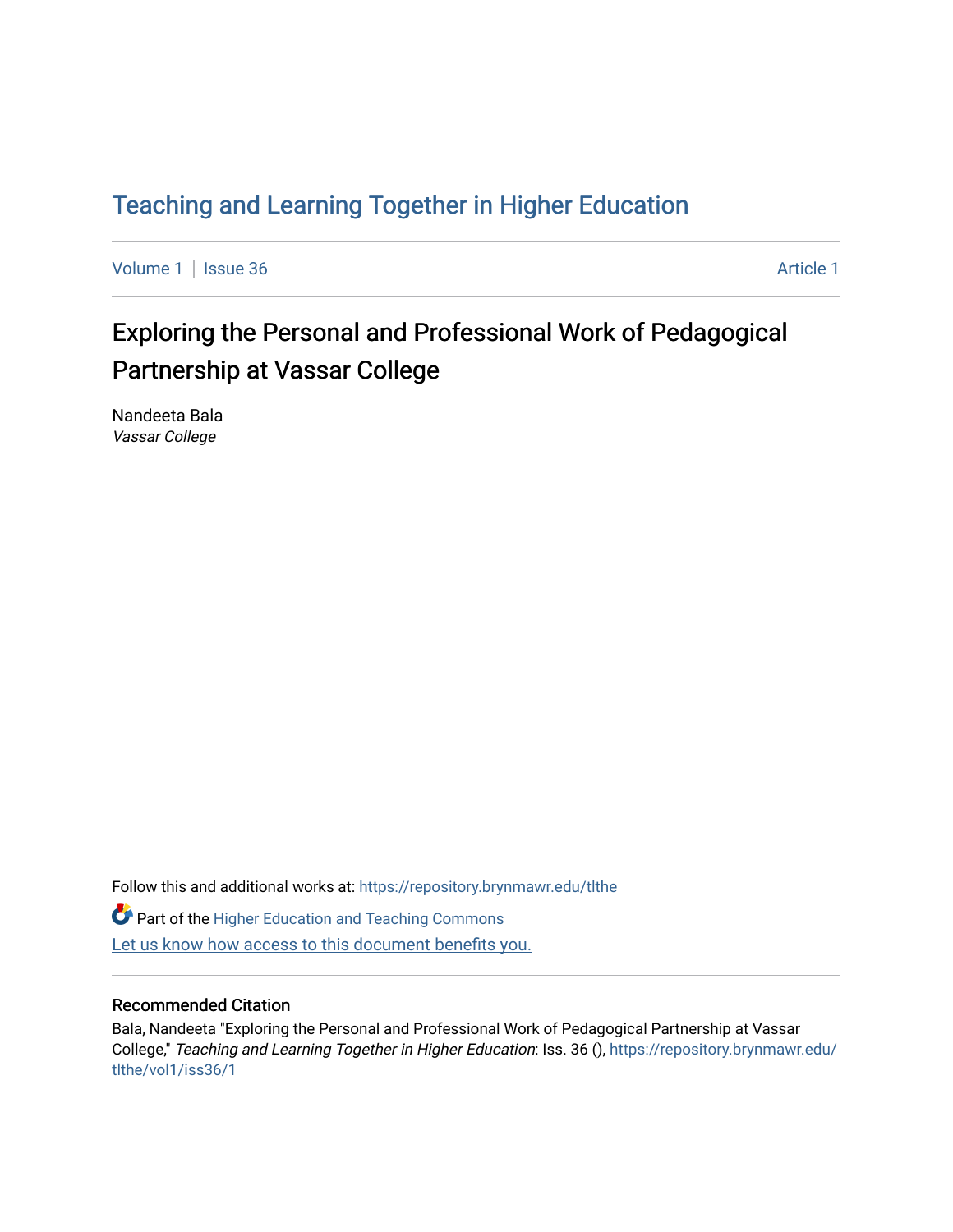#### **EXPLORING THE PERSONAL AND PROFESSIONAL WORK OF PEDAGOGICAL PARTNERSHIP AT VASSAR COLLEGE**

### *Nandeeta Bala, Vassar College, Class of 2022*

[STEPP \(Student Teacher Engaged Pedagogical Partnership\)](https://pages.vassar.edu/stepp/) is a pedagogical partnership program at Vassar College that centers intentional dialogue about teaching practices in semesterlong, student-faculty collaborations. It focuses on building student-faculty relationships and empowering student voices while offering faculty an opportunity to receive constructive feedback and work collaboratively with a student partner to address teaching goals. The program was piloted during the Spring-2020 semester, modeled after Bryn Mawr and Haverford Colleges' [Students as Learners and Teachers \(SaLT\) program,](https://tli-resources.digital.brynmawr.edu/programs-and-opportunities/salt-program/) and it has since then grown into a robust and responsive program.

Over the two years that I have been working with the SaLT program director, Alison Cook-Sather, in developing STEPP, I've had an invaluable learning experience—developing facilitation skills, building relationships, and growing so much as a person (Bala, 2021). As the program continues to expand, welcoming over 100 partners, I am very grateful that I've had the chance to co-create and foster opportunities for participation. As a conclusion to my role as student coordinator of STEPP, I am fortunate to be able to share the following three insightful essays in this issue of *Teaching and Learning Together in Higher Education*. These reflections written by faculty and student partners in the STEPP program offer a glimpse into participants' unique experiences engaging in pedagogical partnership work; they reinforce the importance of dialogue and celebrating the personal aspects of teaching, learning, and partnership when fostering inclusion in academia.

In "**[Choosing Pedagogical Partnerships Over Pedagogical Solitude: Embracing the](https://repository.brynmawr.edu/tlthe/vol1/iss36/2)  [Inherently Social Nature of Teaching and Learning,](https://repository.brynmawr.edu/tlthe/vol1/iss36/2)"** Eréndira Rueda, Associate Professor of Sociology at Vassar College, traces her journey engaging in collaborative pedagogies and in piloting the STEPP program. Noting specific teaching practices and reflecting on learnings, she shares how dialogue with her student partner facilitated a successful class experience despite the unexpected interruption by the COVID-19 pandemic.

In "**[Co-creating Dynamic Pedagogical Reflection: Building a Transformational Partnership](https://repository.brynmawr.edu/tlthe/vol1/iss36/3)  [through STEPP](https://repository.brynmawr.edu/tlthe/vol1/iss36/3)**," Maya Pelletier, Vassar College, Class of 2022, and José Perillán, Associate Professor of Physics and Science, Technology and Society at Vassar College, describe how they developed a relationship of mutual mentorship by embracing trust, vulnerability, and respect to engage in ongoing, pedagogical feedback and support an inclusive classroom environment.

In "**[A Dialogical Learning Experience through Vassar College's STEPP Program](https://repository.brynmawr.edu/tlthe/vol1/iss36/4)**," Leonisa Ardizzone, Visiting Assistant Professor of Education at Vassar College, and Nywel Cheaye, Vassar College, Class of 2022, share their experiences, reflections, and learnings when partnering on a course to engage in valuable, pedagogical dialogue and to experiment with teaching styles.